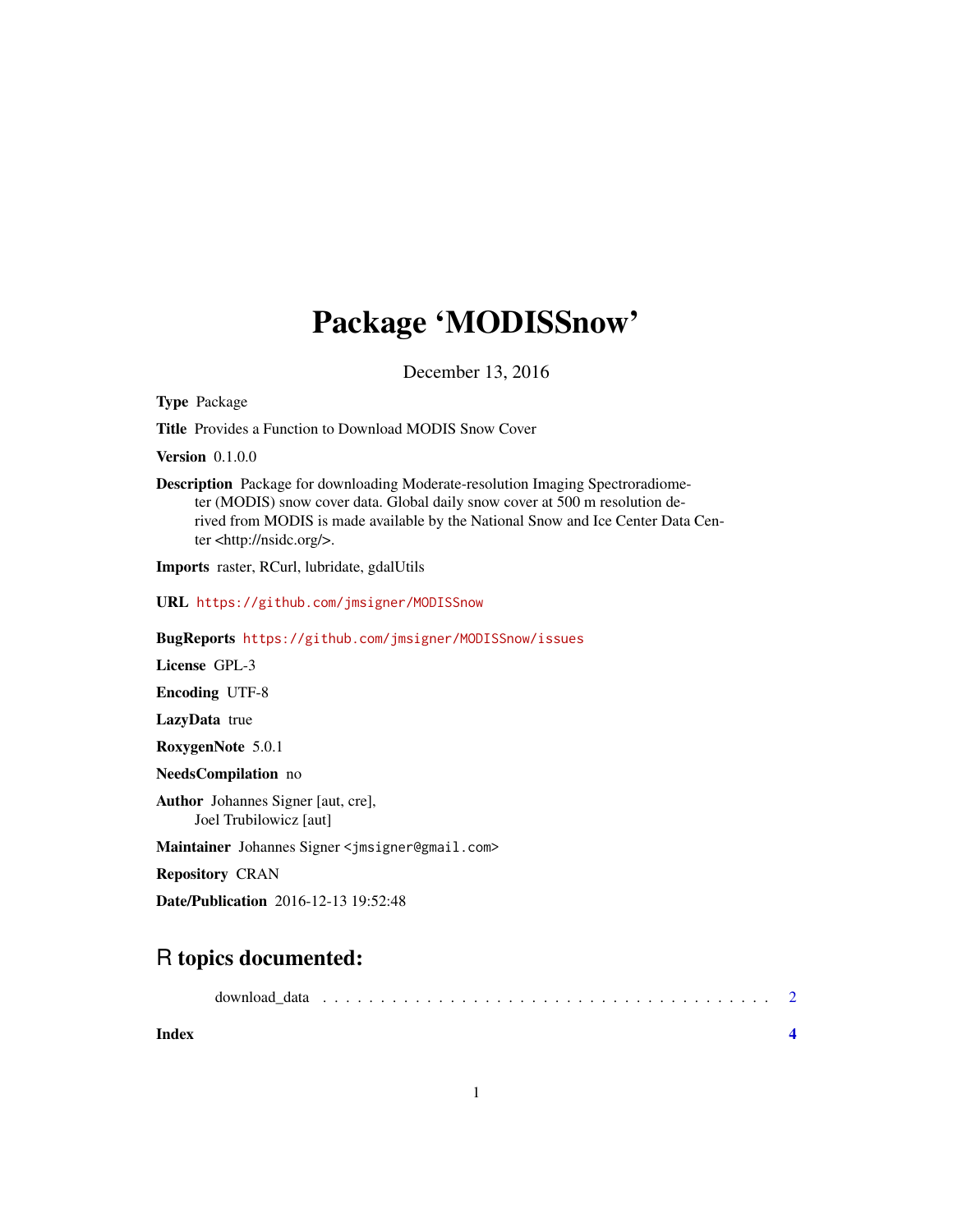<span id="page-1-0"></span>download\_data *Download MODIS snow cover data (version 6) from the National Snow and Ice Data Center.*

#### Description

download\_data is the main function to download a scene given the correct tile, date and satellite.

get\_tile is a helper function that actually downloads a tile. Supplied with a correct ftp address and tile the function downloads the MODIS tile, and transforms the coordinate reference system to latlong (EPSG:4326).

#### Usage

```
download_data(date, sat = "MYD10A1", h = 10, v = 10, printFTP = FALSE,
  ...)
```
get\_tile(ftp, tile, progress = FALSE, clean = TRUE)

#### Arguments

| date     | Day for which snow data should be downloaded as Date, POSIXct, or POSIX1t.                 |
|----------|--------------------------------------------------------------------------------------------|
| sat      | Satellite mission used. Currently Terra ("MYD10A1") and Aqua ("MOD10A1") are<br>supported. |
| h        | Horizontal tile number, see also details.                                                  |
| $\vee$   | Vertical tile number, see also details.                                                    |
| printFTP | If TRUE, the FTP address where the data are downloaded is printed.                         |
| .        | Further arguments passed to get_tile().                                                    |
| ftp      | Address of the repository.                                                                 |
| tile     | Name of the tile.                                                                          |
| progress | Indicates whether or not progress is displayed.                                            |
| clean    | Indideates whether or not temporary files are deleted.                                     |

#### Details

When downloading the data, the correct tile has to be specified. At the moment there is no automated way to find the tile. This means that the user has to consult the [MODIS land grid](http://landweb.nascom.nasa.gov/developers/is_tiles/is_bound_10deg.txt) to find the correct tile. Alternatively the [MODIS tile calculator](http://landweb.nascom.nasa.gov/cgi-bin/developer/tilemap.cgi) may be used.

#### Value

The function returns an object of the class RasterLayer with the following cell values:

- 0-100 NDSI snow cover
- 200 missing data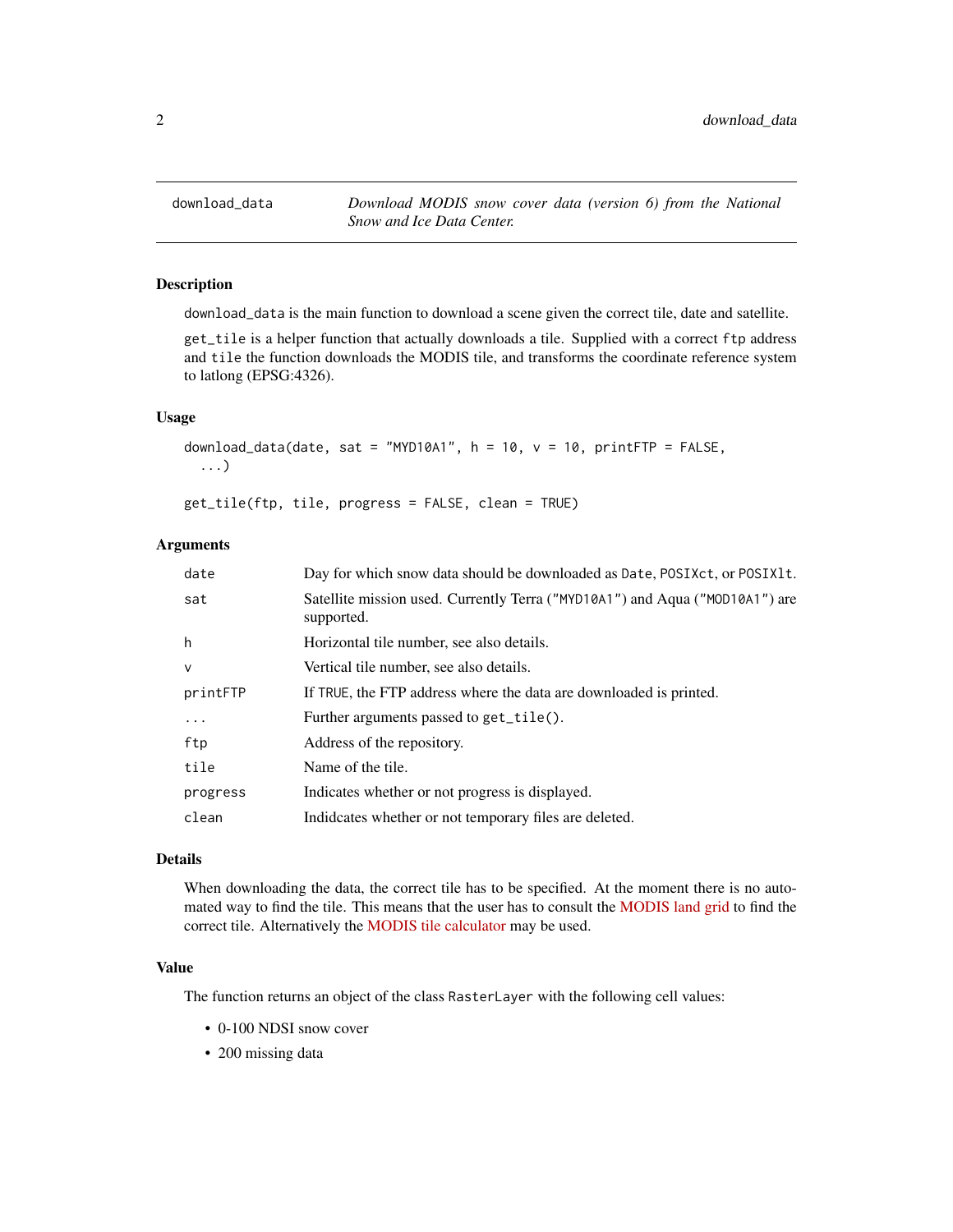#### download\_data 3

- 201 no decision
- 211 night
- 237 inland water
- 239 ocean
- 250 cloud
- 254 detector saturated
- 255 fill

but see also the documentation for the *NDSI\_SNOW\_COVER* [here.](http://nsidc.org/data/MOD10A1)

#### References

When using the MODIS snow cover data, please acknowledge the data appropriately by

- 1. reading the [use and copyright](http://nsidc.org/about/use_copyright.html)
- 2. citing the original data: *Hall, D. K. and G. A. Riggs. 2016. MODIS/[Terra/Aqua] Snow Cover Daily L3 Global 500m Grid, Version 6. [Indicate subset used]. Boulder, Colorado USA. NASA National Snow and Ice Data Center Distributed Active Archive Center. doi: http://dx.doi.org/10.5067/MODIS/MOD10A1.006. [Date Accessed].*

#### Examples

```
## Not run:
# Download MODIS snow data for a central europe h = 18 and v = 5 for the 1 of January 2016
dat <- download_data(lubridate::ymd("2016-01-01"), h = 18, v = 5)
class(dat)
raster::plot(dat)
```
## End(Not run)